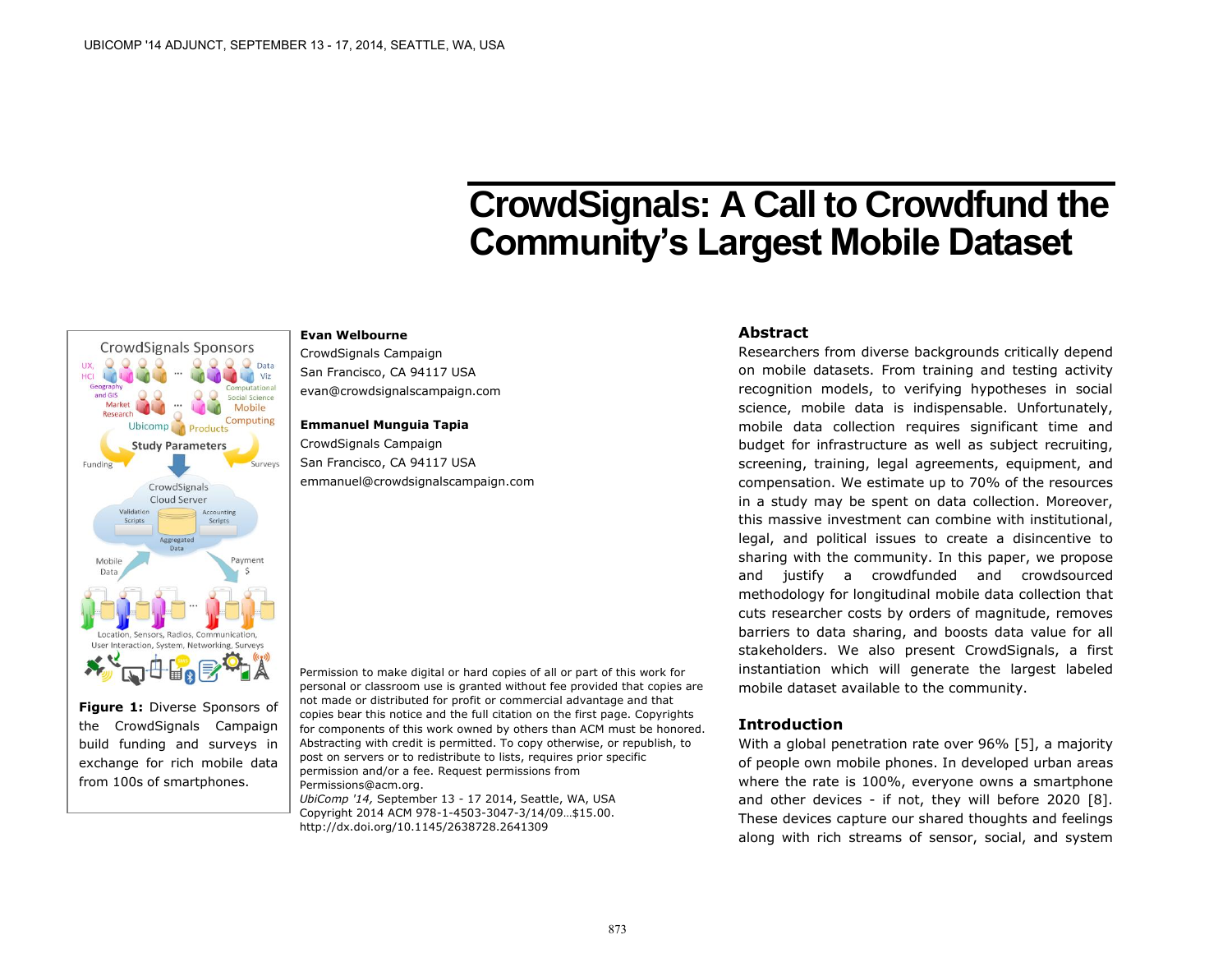#### **Contributions**

**Low-Cost:** crowdfunding amortizes expenses over a big community, cutting costs by orders of magnitude.

**Sharing:** crowdfunding means that all interested parties are engaged from the start, so data sharing is a core component of the campaign from its inception.

**Scale:** the crowd generates a larger pool of funds than the individual, enabling larger scale data collection.

**Customization:** sponsors specify surveys with which subjects label the data, customizing and adding significantly more value.

**Ethical:** by following best practices for informed consent, user agreements, privacy, security, and data sharing we match the standards held by most institutional IRBs.

In addition, we present and explain the CrowdSignals Campaign as a concrete example of this approach.

data. Data on our activities, environment, mobility patterns, preferences, interactions, social life, and software usage are all latent in this *mobile data*. As such, mobile data can be used to recognize, track, and react to practically any phenomena in our proximity, be it physical, psychological, or sociological.

Consequently, mobile data is integral to research and in a variety of fields. The most valuable data are collected longitudinally from many subjects in naturalistic settings because it produces more robust results. The value of a data set increases with each logged data type, and it increases dramatically more when subjects *label* their data with their current activity, feeling, opinion, place, social situation, or surroundings. The labels can later be used by machine learning algorithms to find interesting correlations or to classify events

Unfortunately, data is scarce and mobile data collection is expensive, time consuming, and difficult. In this paper, we propose and justify a crowdfunded and crowdsourced methodology that cuts costs by orders of magnitude, facilitates sharing, and increases value for all stakeholders. We also introduce the CrowdSignals campaign (see Figure 1), the first instantiation of this approach which will create the largest labeled mobile dataset available to the community.

#### **Mobile Data Collections**

Several longitudinal mobile data collection campaigns since 2000 are summarized in Table 1 with respect to scale, date, duration, and estimated cost. Each accelerated research in important ways and represents a different combination of methodology, cost, and experimental control. In this section we present and contrast several key aspects of these campaigns.

| Campaign                           | Subjects               | <b>Date</b> | Length<br>(mo.) | Cost<br>(US <sub>5</sub> ) |
|------------------------------------|------------------------|-------------|-----------------|----------------------------|
| <b>MIT Reality</b><br>Mining $[2]$ | 100<br><b>Students</b> | 2004        | 9               | $$110K+$                   |
| Dartmouth<br>CenceMe [10]          | $9000+$<br>People      | 2008        | N/A             | \$75K+                     |
| Nokia LDCC [11]                    | < 200<br>students      | 2009        | 24              | $$1.2M+$                   |
| MIT Social fMRI<br>$[1]$           | < 200<br>students      | 2011        | 9               | $$150K+$                   |
| UB PhoneLab<br>[14]                | 200<br>students        | 2012        | 12-48           | $$1.6M+$                   |
| <b>SMU LiveLabs</b><br>[15]        | 30K<br>people          | 2013        | $12+$           | $$20M+$                    |
| Samsung CS<br>$[17]$               | 63<br>people           | 2013        | 3               | \$15K                      |

**Table 1.** Mobile data collection campaigns since 2000.

#### *Methodologies*

Three key methodologies are: local administration (LA), app store-based (AS), and crowdsourced (CS). Most common is LA in which researchers painstakingly recruit, on-board, and manage subjects in person, compensating them with smartphones and a mobile data plan. The MIT, Nokia, UB, and SMU campaigns are examples of this approach. CenceMe used AS in which an app is distributed to 1000s of users via an app store. In the CS approach [17], remote subjects are rapidly recruited, managed, and paid with a crowdsourcing service, but they install a data collection app on their own phone. Our methodology builds on this with crowdfunding.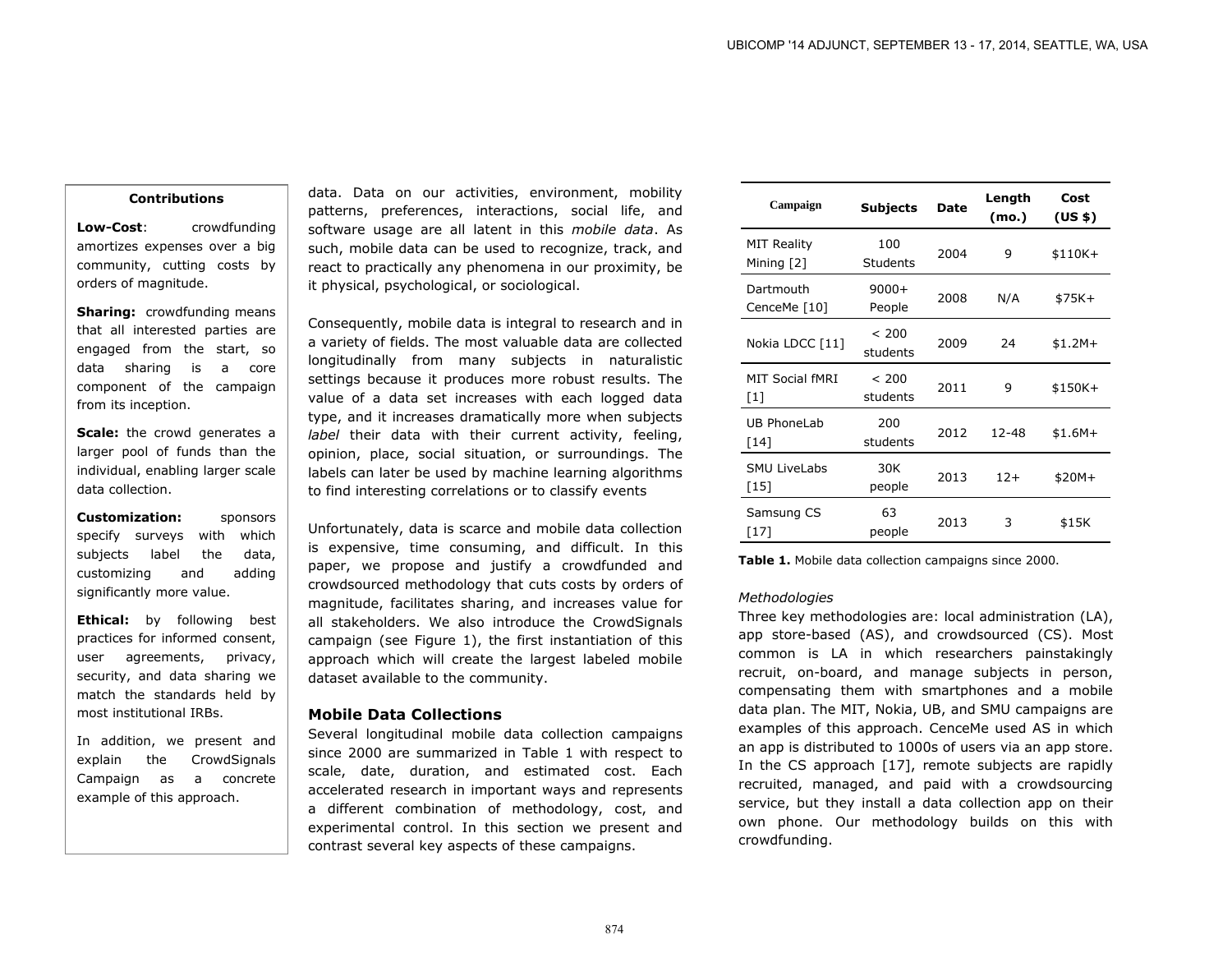**Collected Data**

**Location and Radios**:

Bluetooth, GPS, GSM, WLAN (30-60 sec, every 10 min)

**Sensors:** Accelerometer,

Ambient Temperature, Gravity, Gyroscope, Light, Magnetic Field, Microphone, Orientation, Pressure, Proximity, Humidity, Rotation (10 sec, every 5 min)

**Social:** Calls, Contacts, SMS; sensitive content is hashed (every 5 hours)

#### **System and Networking:**

Battery, Connections, Network Traffic (every 5 min)

#### **User Interaction:** App

Installs, App Launch/Close, Browser Logs, Phone Settings, Configuration (event-triggered)

#### **Subject Feedback:**

Lockscreen Questions (every screen unlock) ESM Questionnaires (1-2 times per day) Entry/Exit Surveys (beginning and end of study)

**Figure 2:** List of collected data types along with the sampling window size (if applicable) and sampling intervals.

|                  | <b>Software</b>                        | <b>Hardware</b>  | Admin                                  | Comp                                         |
|------------------|----------------------------------------|------------------|----------------------------------------|----------------------------------------------|
| Local<br>Admin   | \$2000 x<br>4 months x                 | \$300-\$600<br>x | \$2000x<br>$#$ months $x$              | $$50 - $100 x$<br>$#$ months $x$             |
|                  | # developers                           | # subjects       | # assistants                           | # subjects                                   |
| App<br>Store     | \$2000 x<br>8 months x<br># developers | N/A              | \$N/A                                  | N/A                                          |
| Crowd-<br>source | \$2000 x<br>4 months x<br># developers | N/A              | \$500x<br>$#$ months x<br># assistants | $$20 - $50x$<br>$#$ months $x$<br># subjects |

**Table 2.** Estimated US\$ cost for methodologies, including: Software Development (grad students), Hardware (phones), Compensation (cash, data plan), and Admin (grad students).

#### *Cost Breakdown*

Campaigns incur costs in several ways (see Table 2). First is developer salary for the app and server. This is more for the high-fidelity AS app. LA also incurs the cost of subject smartphones. A third cost is admin staff; AS avoids this and CS minimizes it. The last cost is payment, which includes data plan for LA studies and is eliminated in AS. Estimates in Table 2 assume grad students are developers and admins. Since many data analyses take 3-4 weeks, mobile data collection may consume upwards of 70% of a research budget.

#### *Experimental Control*

Methodologies differ in terms of control. AS releases an app into the wild to see what data comes back. In contrast, LA emphasizes face-to-face recruiting and admin with complex control (e.g., interventions). CS studies such as CrowdSignals lay between: admins interact with remote subjects, but surveys and simple protocol changes can be used to enhance control.

# **Crowdfunding**

In crowdfunding, a group of *sponsors* pay to *fund* a project in exchange for some *reward*. Here we discuss the anatomy of a crowdfunding campaign for mobile data collection using CrowdSignals as an example.

#### *Sponsors*

Sponsors come from any field that uses large mobile datasets (e.g., geography, health, sociology, ubicomp). For example, a professor may sponsor because she needs a large sensor data set from diverse subjects, labeled with activities like driving a car or riding a bus. The sponsors split the total cost and because no single institution bears the total expense, there are fewer financial and political barriers to sharing the data.

# *Funding*

Crowdfunding campaigns set a funding goal that will allow the organizers to execute the project. For mobile data collection this should cover all costs, scaled to the size and duration of the study. The early CrowdSignals goal is \$50K for 250 subjects over 4 months, with \$30K devoted to compensation and for development and admin. Based on early success, CrowdSignals may set *stretch goals* that significantly increase the number of subjects and the duration of the study.

# *Rewards*

Crowdfunding offers rewards based on sponsorship. We reward sponsors with *data*. However, richness of data and allowable usages vary by sponsorship level. *Tentatively*, CrowdSignals sponsors receive anonymous logs (e.g., apps, calls, SMS), mid-level sponsors also receive sensor data and surveys, higher levels receive all data including more sensitive logs (e.g., location) and may specify custom surveys (see next Section).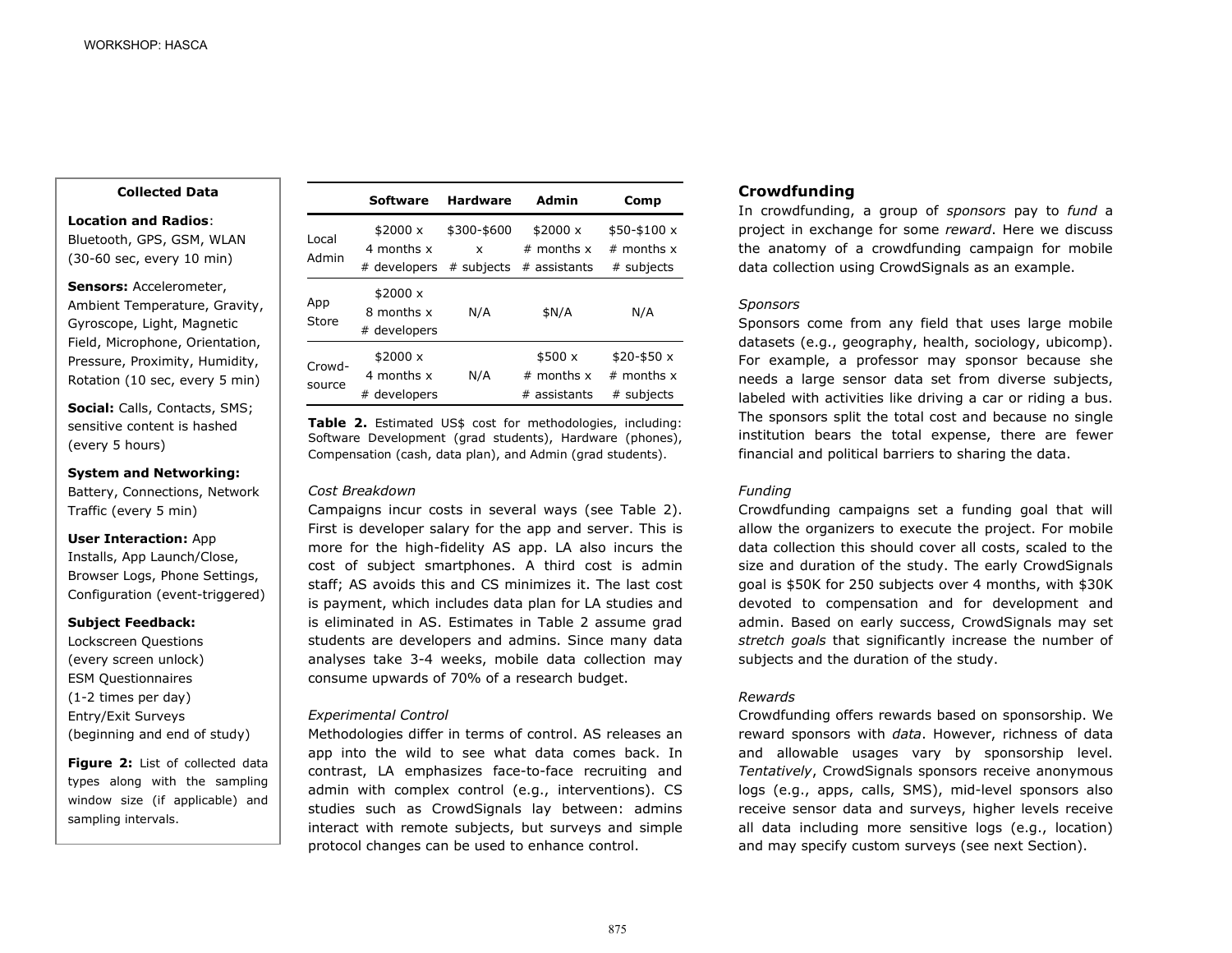

# (b)

**Figure 2:** (a) Lock screen feedback for frequent, lightweight labels. (b) Open Data Kit Survey for configurable, more in-depth ESM questionnaires.

# **System Architecture**

We use an extended version of the architecture presented by Welbourne et al. [17]. This includes a crowdsourcing service, an Android data collection app, and a cloud server. The section describes the CrowdSignals architecture as an example.

# *Crowdsourcing*

Recruiting, management, and payment are conducted on crowdsourcing platforms Elance [3] and ODesk [12]. We will also recruit external subjects (e.g., through online or physical ads) into the platform where they can be more easily managed. Subjects will interact with a team of trained study administrators during the study.

#### *Data Collection App*

The Android app has a background service, configurable surveys, and basic controls. The service launches on boot, collecting the data in Figure 2. All sensitive data (e.g., SMS content) is hashed to protect subjects. The service securely uploads encrypted, compressed data when the subject's phone connects to WLAN.

Sponsors may solicit ground truth from subjects with a survey framework that offers lockscreen surveys and experience sampling method (ESM) [7] surveys (see Figure 2). The lockscreen solicits frequent, lightweight feedback with a multiple choice question (e.g., "How do you feel?") every time subjects unlock their phone about 19 times per day on average [16]. ESM questionnaires use the Open Data Kit (ODK) [13] for configurable surveys and participatory sensing (e.g., audio, video, barcodes). Top sponsors may specify custom ESM questionnaires using ODK's JSON survey specifications; lockscreen surveys are specified as a combination of text and image files.

Basic controls allow subjects to start and stop all data collection. Subjects may also review the amount of data and survey responses they have uploaded. Finally, subjects may explicitly upload their data when connected to WLAN using an "Upload Now" button.

#### *Cloud Server*

The cloud server includes an HTTP server that accepts secure uploads from the clients, and batch scripts that post-process received data. The scripts ensure the fidelity of the data and track how much each subject has uploaded. This allows us to pro-actively contact subjects when problems arise and to pro-rate payment based on how much data each subject has contributed.

# **Study Protocol**

Figure 3 shows the end-to-end flow of a crowdfunded, crowdsourced data collection campaign which we describe in more detail below.

# *Funding and Requirements Gathering*

Funding is organized using a crowdfunding platform [6,9]. During the funding period, input from sponsors regarding surveys and target subject demographics must be collected and reviewed as well.

# *Recruiting and On-Boarding*

Study administrators begin recruiting and on-boarding by inviting candidates to apply on the crowdsourcing platform – this may include candidates that are not already on the platform. Admins then screen applicants and walk them through informed consent, after which subjects receive instructions on how to install and use the app. Finally, subjects complete entry surveys collecting information on demographics, personality, preferences, or other information useful to sponsors.